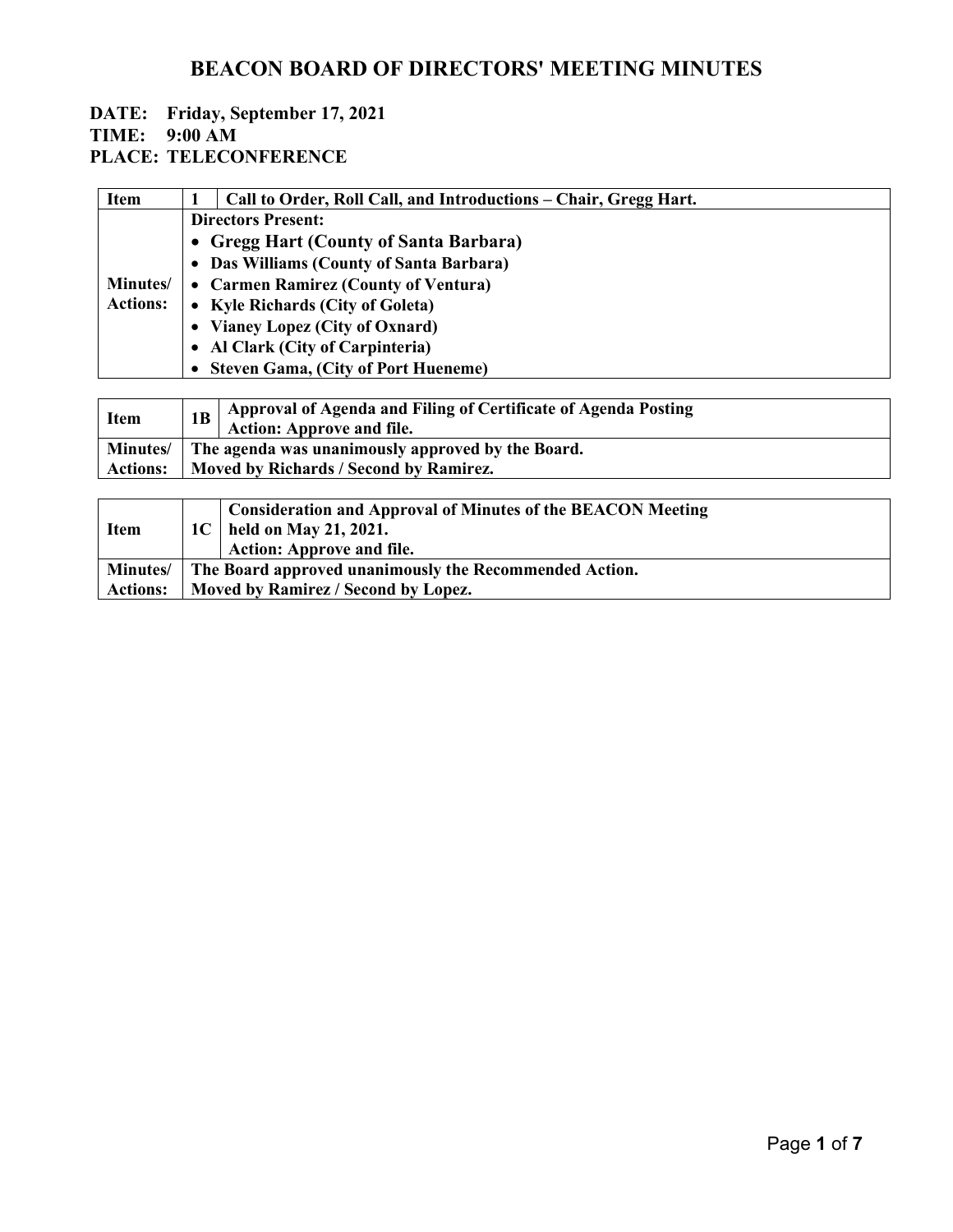#### **DATE: Friday, September 17, 2021 TIME: 9:00 AM PLACE: TELECONFERENCE**

| <b>Item</b><br>$\mathbf{2}$                                                     |                                                             | Public Comment and Other Matters not on the Agenda                                                                                                                                                                                                                                                                                                                                                                                                                                                                                                                                                                                                                                                                                                                                                                                                                                                                                                                                                                                                                                                                                                                                                                                                                                                                                                                                                                                                                                                                                                         |
|---------------------------------------------------------------------------------|-------------------------------------------------------------|------------------------------------------------------------------------------------------------------------------------------------------------------------------------------------------------------------------------------------------------------------------------------------------------------------------------------------------------------------------------------------------------------------------------------------------------------------------------------------------------------------------------------------------------------------------------------------------------------------------------------------------------------------------------------------------------------------------------------------------------------------------------------------------------------------------------------------------------------------------------------------------------------------------------------------------------------------------------------------------------------------------------------------------------------------------------------------------------------------------------------------------------------------------------------------------------------------------------------------------------------------------------------------------------------------------------------------------------------------------------------------------------------------------------------------------------------------------------------------------------------------------------------------------------------------|
|                                                                                 |                                                             | Receive public comments.                                                                                                                                                                                                                                                                                                                                                                                                                                                                                                                                                                                                                                                                                                                                                                                                                                                                                                                                                                                                                                                                                                                                                                                                                                                                                                                                                                                                                                                                                                                                   |
| Minutes/<br><b>Actions:</b>                                                     | There were no public comments on matters not on the agenda. |                                                                                                                                                                                                                                                                                                                                                                                                                                                                                                                                                                                                                                                                                                                                                                                                                                                                                                                                                                                                                                                                                                                                                                                                                                                                                                                                                                                                                                                                                                                                                            |
|                                                                                 |                                                             |                                                                                                                                                                                                                                                                                                                                                                                                                                                                                                                                                                                                                                                                                                                                                                                                                                                                                                                                                                                                                                                                                                                                                                                                                                                                                                                                                                                                                                                                                                                                                            |
| $\overline{3}$<br><b>Item</b>                                                   |                                                             | Presentations - Receive a presentation by the City of Goleta on The City's Climate and<br>Sea Level Rise Vulnerability and Adaptation Planning.                                                                                                                                                                                                                                                                                                                                                                                                                                                                                                                                                                                                                                                                                                                                                                                                                                                                                                                                                                                                                                                                                                                                                                                                                                                                                                                                                                                                            |
| $\bullet$<br>$\bullet$<br>Minutes/<br><b>Actions:</b><br>$\bullet$<br>$\bullet$ |                                                             | Executive Director Marc Beyeler introduced this item. He stated that this was the 6th presentation<br>by a member agency regarding SLR adaptation planning.<br>The City of Goleta's Advanced Planning Manager, Anne Wells, presented the City's "Coastal<br>Hazards Vulnerability and Fiscal Impact Report". The presentation will be added to the BEACON<br>website.<br><b>Board Members:</b><br>Director Richards thanked Anne Wells and indicated that City can collaborate with BEACON<br>especially for grants at Ellwood Mesa.<br>Director Ramirez indicated that she felt the presentation was excellent and would be easily<br>understood by lay-persons. Director Ramirez asked if the presentation had been made to the<br>public yet.<br>Anne Wells responded that it had been presented to the public a number of times.<br>Director Ramirez added that real-estate disclosures are tricky with regards to SLR information.<br>Director Williams asked if the City had issues with the Coastal Commission because of limited<br>coastline within the City?<br>Anne Wells responded that so far there has been limited conversations with Coastal Staff<br>but that she expects this interface to intensify within a year or so.<br>Members of the Public:<br>Krista Pleiser of Santa Barbara Relators indicated that the realtor associations are pursuing a<br>Statewide SLR clause advising property buyers to research all local and State provisions and<br>studies related to SLR.<br><b>BOARD ACTION: The Board received the report.</b> |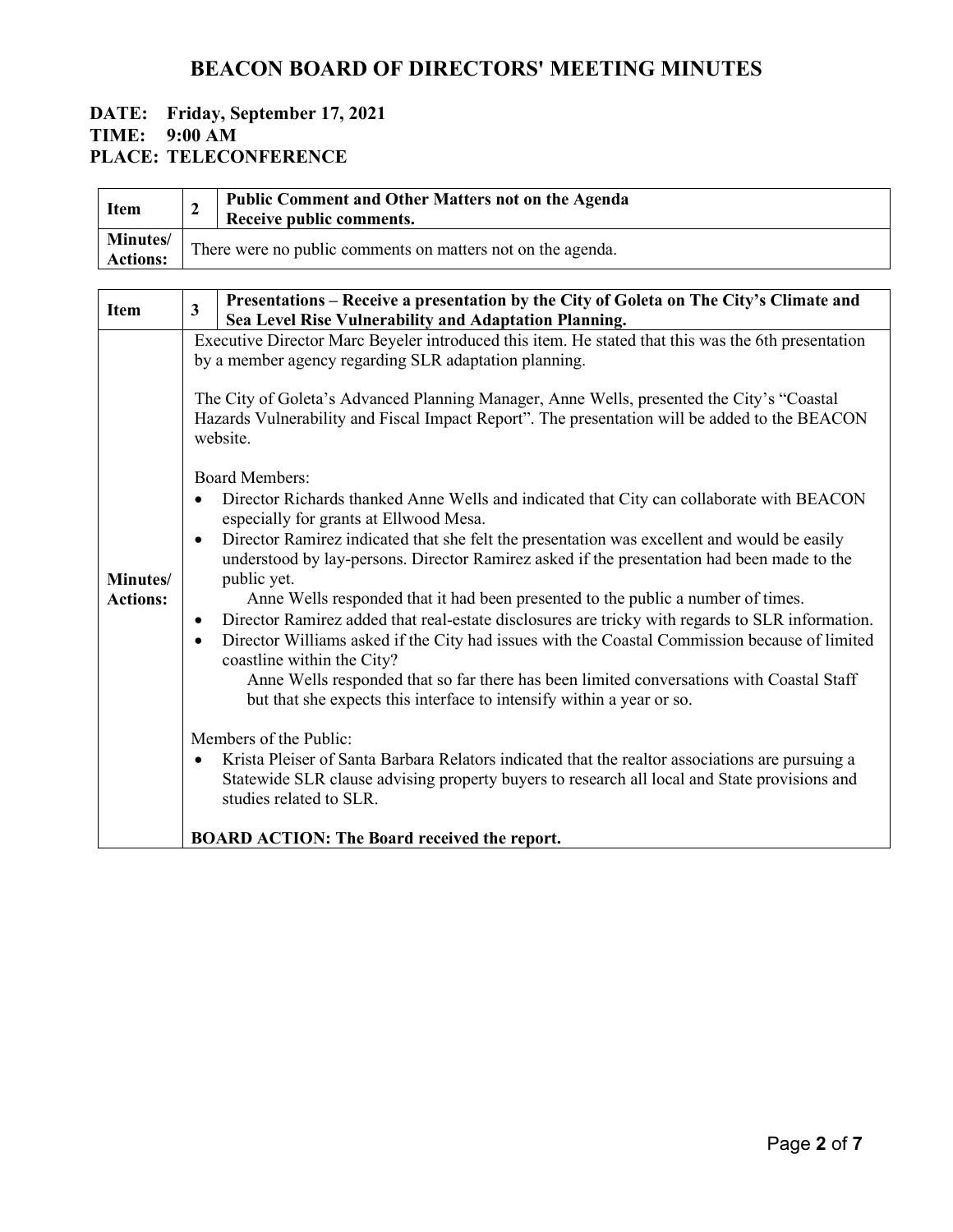# **DATE: Friday, September 17, 2021 TIME: 9:00 AM**

|                             |                                                                                                                                                                                                                                                                                                                                                                                                                                                                                                                                                                                                                                                                                                                                                                                                     | <b>BEACON Projects - Hueneme Beach Nourishment Project</b>                                                                                                                                                                                                                                                                                                                                                                                                                                                                              |  |
|-----------------------------|-----------------------------------------------------------------------------------------------------------------------------------------------------------------------------------------------------------------------------------------------------------------------------------------------------------------------------------------------------------------------------------------------------------------------------------------------------------------------------------------------------------------------------------------------------------------------------------------------------------------------------------------------------------------------------------------------------------------------------------------------------------------------------------------------------|-----------------------------------------------------------------------------------------------------------------------------------------------------------------------------------------------------------------------------------------------------------------------------------------------------------------------------------------------------------------------------------------------------------------------------------------------------------------------------------------------------------------------------------------|--|
| <b>Item</b>                 |                                                                                                                                                                                                                                                                                                                                                                                                                                                                                                                                                                                                                                                                                                                                                                                                     | <b>Recommended Actions:</b>                                                                                                                                                                                                                                                                                                                                                                                                                                                                                                             |  |
|                             | $\overline{\mathbf{4}}$                                                                                                                                                                                                                                                                                                                                                                                                                                                                                                                                                                                                                                                                                                                                                                             | Receive and file a Staff Report on Hueneme Beach Nourishment.<br>$\mathbf{i}$ .                                                                                                                                                                                                                                                                                                                                                                                                                                                         |  |
|                             |                                                                                                                                                                                                                                                                                                                                                                                                                                                                                                                                                                                                                                                                                                                                                                                                     | ii.<br>Approve and authorize the Chair to sign letter to Congressmember Brownly requesting                                                                                                                                                                                                                                                                                                                                                                                                                                              |  |
|                             |                                                                                                                                                                                                                                                                                                                                                                                                                                                                                                                                                                                                                                                                                                                                                                                                     | full funding for bi-annual nourishment of 2.4 million cubic yards of sediment from the                                                                                                                                                                                                                                                                                                                                                                                                                                                  |  |
|                             |                                                                                                                                                                                                                                                                                                                                                                                                                                                                                                                                                                                                                                                                                                                                                                                                     | Channel Islands Harbor Sand Trap to Hueneme Beach                                                                                                                                                                                                                                                                                                                                                                                                                                                                                       |  |
|                             | Ex Director Beyeler explained that this item provides a brief report on the beach nourishment effort<br>at Hueneme Beach and requests the Board to consider a letter to Congressmember Brownley<br>requesting full funding for the bi-annual nourishment of Hueneme Beach with 2.4 M CY of sediment<br>from Channel Islands Harbor Sand Trap.                                                                                                                                                                                                                                                                                                                                                                                                                                                       |                                                                                                                                                                                                                                                                                                                                                                                                                                                                                                                                         |  |
| Minutes/<br><b>Actions:</b> | Mr. Beyeler continued that BEACON has been assisting the City of Port Hueneme for many years to<br>ensure the maximum amount of federal funding for the dredging and bi-pass operations at Channel<br>Island Harbor. BEACON has assisted the City in coordinating with the Navy, USACOE and the<br>County of Ventura. The minimum amount of sediment that should be dredged and bi-passed to<br>Hueneme Beach is 2.4 M CY in order to retain the beach width. In recent past the quantity has not<br>been met. The benefits of the full 2.4 M CY which will also benefit beaches downs coast of Hueneme<br>Beach. The letter to Congressmember Brownley acknowledges the past role that she has played and<br>explains that BEACON can assist to get broad political support from Federal agencies. |                                                                                                                                                                                                                                                                                                                                                                                                                                                                                                                                         |  |
|                             | <b>Board Members:</b><br>Director Gama indicated that he has a book entitled "Port Hueneme A History". The first dredge<br>$\bullet$<br>of Channel Islands Harbor occurred in 1953 and the Sand Trap in 1963. An aerial photo taken in<br>1935 shows a river of sand along the coast. Point Mugu is the most impacted since it sits at the<br>end of the river of sand. This river of sand still exists except we have to figure how to open up<br>the sand faucet at the upstream end.                                                                                                                                                                                                                                                                                                             |                                                                                                                                                                                                                                                                                                                                                                                                                                                                                                                                         |  |
|                             | $\bullet$<br>$\bullet$                                                                                                                                                                                                                                                                                                                                                                                                                                                                                                                                                                                                                                                                                                                                                                              | Members of Public:<br>Charles Caspary indicated he was appreciative of the efforts of BEACON to secure funds for the<br>dredging of Channel Islands Harbor.<br>Christine Birdsey, CEO of the Port of Port Hueneme, indicated that she was happy this item was<br>on the BEACON Agenda. She stated that 30 K CY of sediment was also contributed to Hueneme<br>Beach as the result of the Channel Islands Harbor deepening project. Christine indicated that the<br>Harbor is fully supportive of the letter to Congressmember Brownley. |  |
|                             |                                                                                                                                                                                                                                                                                                                                                                                                                                                                                                                                                                                                                                                                                                                                                                                                     | <b>BOARD ACTION: The Board unanimously approved the Recommended Actions.</b><br>Moved by Ramirez / Second by Gama.                                                                                                                                                                                                                                                                                                                                                                                                                      |  |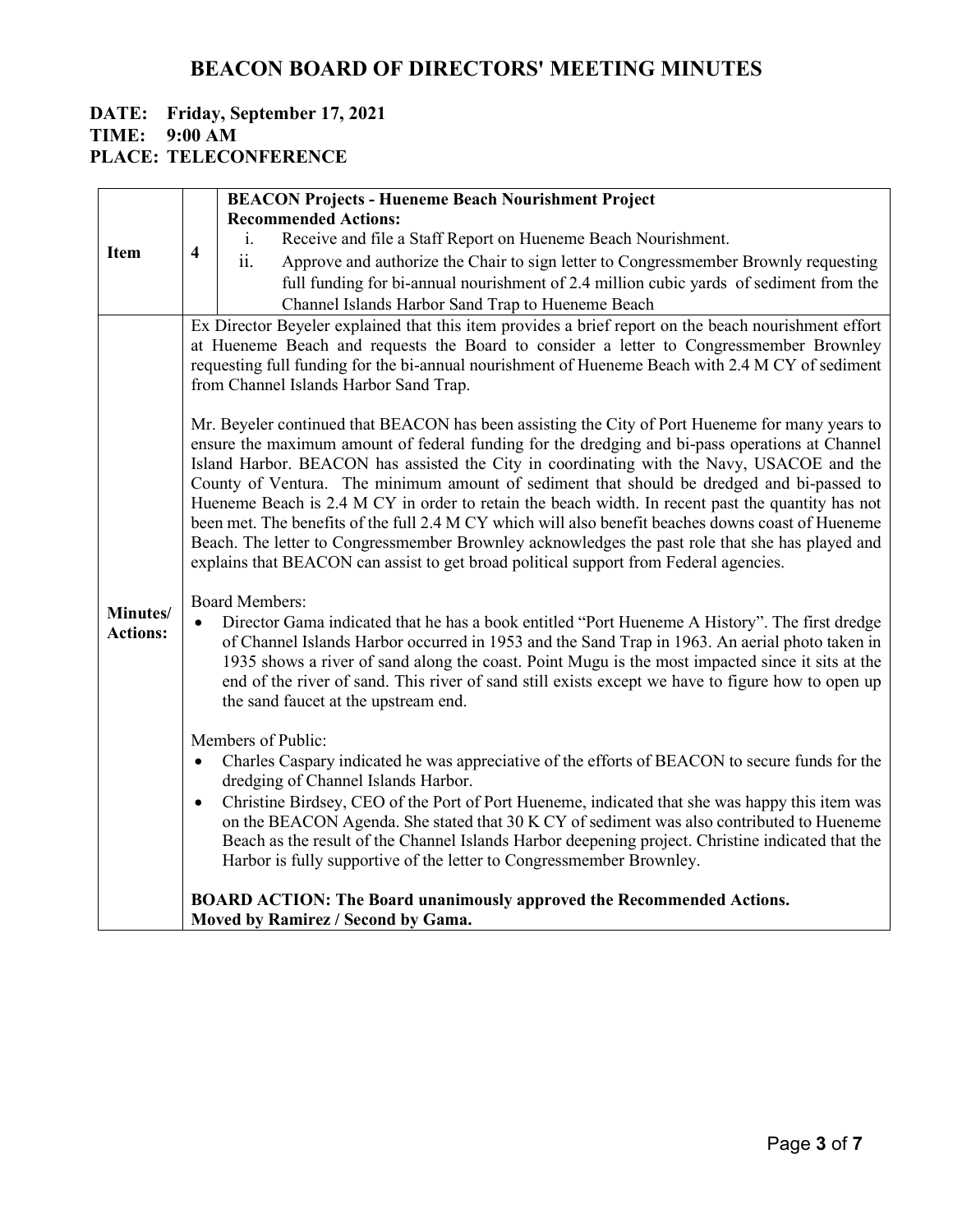#### **DATE: Friday, September 17, 2021 TIME: 9:00 AM**

| <b>Item</b>                 | 5A        | <b>BEACON Organization and Program - Board Members Reports.</b>                                |
|-----------------------------|-----------|------------------------------------------------------------------------------------------------|
| Minutes/<br><b>Actions:</b> | $\bullet$ | Director Ramirez indicated that Ventura, Camarillo and Santa Barbara all received awards at    |
|                             |           | the recent American Planning Association Award Ceremony.                                       |
|                             | $\bullet$ | Director Gama indicated that he met with BEACON's community outreach consultant, Stacey        |
|                             |           | miller for over an hour to discuss BEACON's needs. Director Gama indicated that Stacey had a   |
|                             |           | good understanding of the issues.                                                              |
|                             | $\bullet$ | Director Hart added that Stacey Miller will be interviewing all Board members.                 |
|                             | $\bullet$ | Director Williams indicated that the new energy initiative has launched creating a lesser rate |
|                             |           | structure than SCE with a goal of 65% renewable energy in Santa Barbara County by 2025.        |
|                             | $\bullet$ | Chair Hart indicated that the County of Santa Barbara went before the Coastal Commission last  |
|                             |           | week for consideration of a Local Coastal Plan Amendment. However, the application was         |
|                             |           | withdrawn because of remaining unresolved issues.                                              |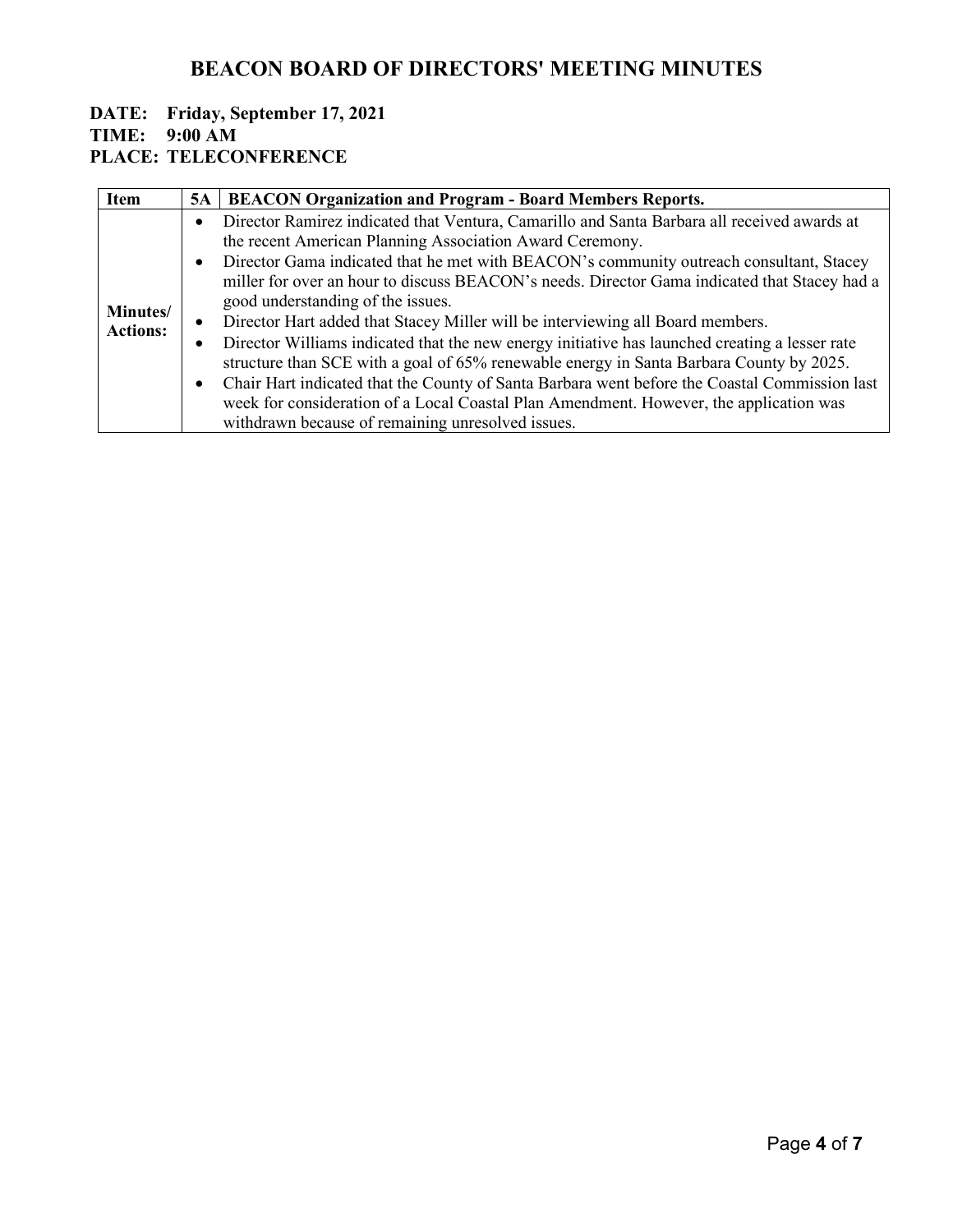### **DATE: Friday, September 17, 2021**

**TIME: 9:00 AM**

|                 |                                                                                                                                                                                                                                                                                                                    | <b>BEACON Organization and Program - Budget Actions and Financial Reports</b>                                           |  |  |  |  |
|-----------------|--------------------------------------------------------------------------------------------------------------------------------------------------------------------------------------------------------------------------------------------------------------------------------------------------------------------|-------------------------------------------------------------------------------------------------------------------------|--|--|--|--|
|                 |                                                                                                                                                                                                                                                                                                                    | <b>Recommended Actions:</b>                                                                                             |  |  |  |  |
|                 |                                                                                                                                                                                                                                                                                                                    | Authorize the Auditor-Controller's Office to make budgetary adjustments as follows:<br>i.                               |  |  |  |  |
|                 |                                                                                                                                                                                                                                                                                                                    | (requires 6/10th vote)                                                                                                  |  |  |  |  |
|                 |                                                                                                                                                                                                                                                                                                                    | <b>INCREASE</b><br>5665-2183 \$20,000                                                                                   |  |  |  |  |
|                 |                                                                                                                                                                                                                                                                                                                    | DECREASE<br>5665-2159 \$20,000                                                                                          |  |  |  |  |
|                 |                                                                                                                                                                                                                                                                                                                    | ii. Authorize the Auditor-Controller's Office to make budgetary adjustments as follows:                                 |  |  |  |  |
|                 |                                                                                                                                                                                                                                                                                                                    | (requires 6/10th vote)                                                                                                  |  |  |  |  |
|                 |                                                                                                                                                                                                                                                                                                                    | <b>DECREASE</b><br>5665-9252 \$323,934                                                                                  |  |  |  |  |
| <b>Item</b>     | 5C                                                                                                                                                                                                                                                                                                                 | <b>DECREASE</b><br>5665-2183 \$303,976                                                                                  |  |  |  |  |
|                 |                                                                                                                                                                                                                                                                                                                    | <b>DECREASE</b><br>5665-2199 \$19,958                                                                                   |  |  |  |  |
|                 |                                                                                                                                                                                                                                                                                                                    | 5668-9252 \$323,934<br><b>INCREASE</b>                                                                                  |  |  |  |  |
|                 |                                                                                                                                                                                                                                                                                                                    | 5668-2183 \$303,976<br><b>INCREASE</b>                                                                                  |  |  |  |  |
|                 |                                                                                                                                                                                                                                                                                                                    | <b>INCREASE</b><br>5668-2199<br>\$19,958                                                                                |  |  |  |  |
|                 |                                                                                                                                                                                                                                                                                                                    | iii. Authorize the Auditor-Controller's Office to make budgetary adjustments as follows:                                |  |  |  |  |
|                 |                                                                                                                                                                                                                                                                                                                    | (requires 6/10th vote)                                                                                                  |  |  |  |  |
|                 |                                                                                                                                                                                                                                                                                                                    | <b>INCREASE</b><br>5668-9252 \$761,058                                                                                  |  |  |  |  |
|                 |                                                                                                                                                                                                                                                                                                                    | <b>INCREASE</b><br>5668-2183 \$761,058                                                                                  |  |  |  |  |
|                 |                                                                                                                                                                                                                                                                                                                    | Mr. Omar Arreola from the Ventura County Auditor Controller's Office presented each of the                              |  |  |  |  |
|                 |                                                                                                                                                                                                                                                                                                                    | Financial Reports and recommended actions.                                                                              |  |  |  |  |
|                 | Item i: Increases Technical Services by \$20,000 to accommodate for the contract with CSUCI<br>executed on 5/21/2021 and the associated decrease Miscellaneous Expense by \$20,000.<br>Item ii: To provide the necessary structure and oversight the Auditor-Controller's Office is<br>implementing the following: |                                                                                                                         |  |  |  |  |
|                 | Creation of a new accounting division for BEACON #5668 - BEACON Grants.<br>$\bullet$                                                                                                                                                                                                                               |                                                                                                                         |  |  |  |  |
|                 |                                                                                                                                                                                                                                                                                                                    | Division 5665 will be renamed BEACON Operations. These adjustments will move the<br>$\bullet$                           |  |  |  |  |
| Minutes/        |                                                                                                                                                                                                                                                                                                                    | budget approved on June 15, 2021, related to grant activity from the Operations Division to<br>the new Grants division. |  |  |  |  |
| <b>Actions:</b> |                                                                                                                                                                                                                                                                                                                    | Item iii: In order to increase efficiencies in managing the grant activity the Auditor-Controller's                     |  |  |  |  |
|                 | Office is recommending the remaining project life revenue and expenditures of the Surfer's Point,                                                                                                                                                                                                                  |                                                                                                                         |  |  |  |  |
|                 | Debris Basin, and RSM/SLR Adaptation grants be budgeted in FY22. Passing a budget resolution                                                                                                                                                                                                                       |                                                                                                                         |  |  |  |  |
|                 | prior to the end of the fiscal year would permit any remaining budget balance to roll forward to the                                                                                                                                                                                                               |                                                                                                                         |  |  |  |  |
|                 | subsequent fiscal year. This will allow project length vendor contracts and provide clarity on the                                                                                                                                                                                                                 |                                                                                                                         |  |  |  |  |
|                 | remaining budget available for each grant.                                                                                                                                                                                                                                                                         |                                                                                                                         |  |  |  |  |
|                 |                                                                                                                                                                                                                                                                                                                    | BOARD ACTION: The Board unanimously approved the Budget Actions and Financial                                           |  |  |  |  |
|                 |                                                                                                                                                                                                                                                                                                                    | <b>Reports Recommended Actions.</b>                                                                                     |  |  |  |  |
|                 |                                                                                                                                                                                                                                                                                                                    | Moved by Gama / Second by Ramirez.                                                                                      |  |  |  |  |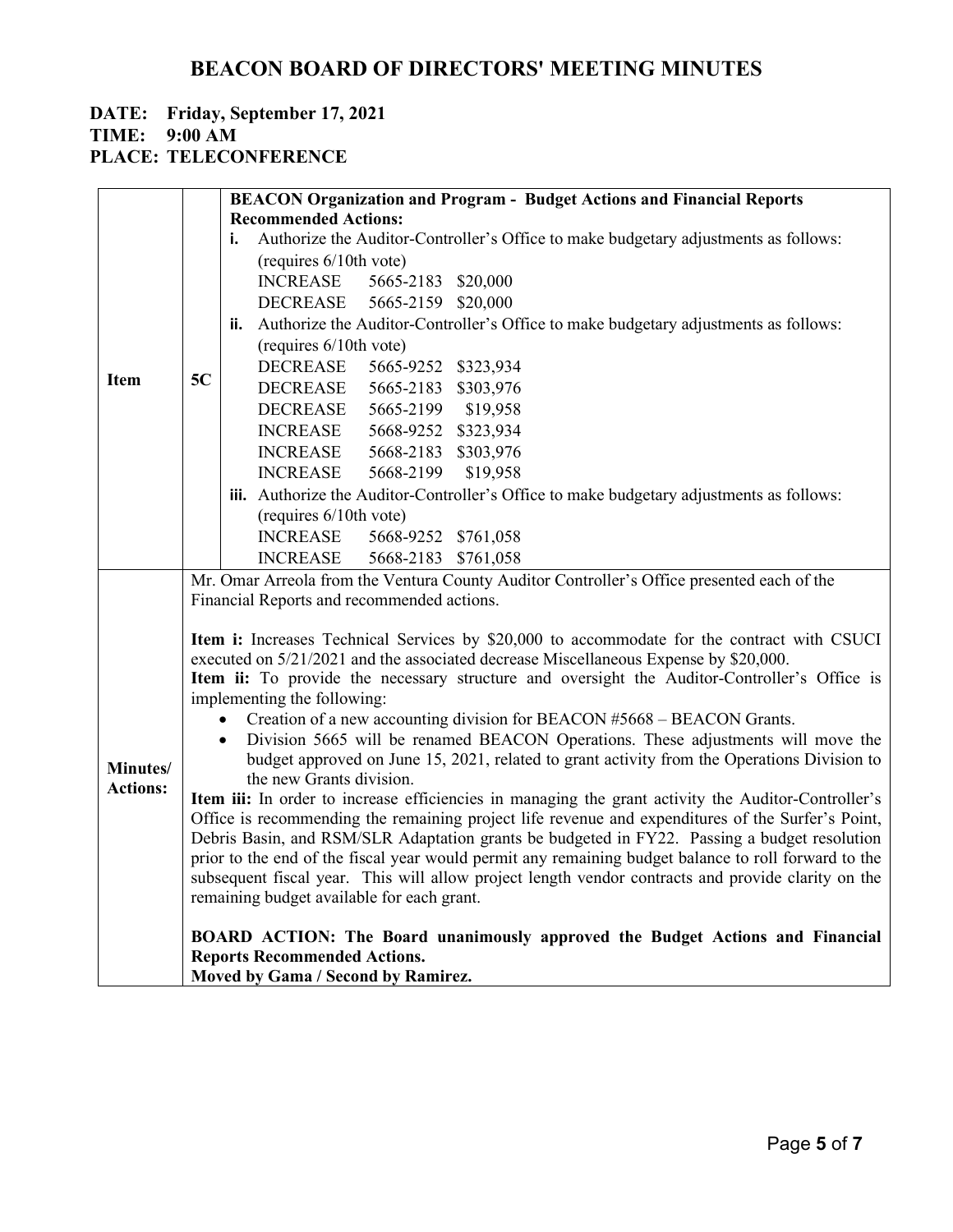### **DATE: Friday, September 17, 2021**

**TIME: 9:00 AM**

|                 |                | <b>BEACON Organization and Program - Review and Approve BEACON Contracts</b>                            |
|-----------------|----------------|---------------------------------------------------------------------------------------------------------|
|                 |                | and Agreements                                                                                          |
|                 |                | <b>Recommended Actions:</b>                                                                             |
|                 |                | Approve, ratify, and authorize the Chair to execute an Amendment No. 1 to the FY 20-21<br>i.            |
|                 |                | Agreement with the County of Santa Barbara for legal services to increase funding in the                |
|                 |                | amount of \$5,360 for performance during the final quarter of FY 20-21 for a total amount               |
|                 |                | of \$17,360 (Attachment 1).                                                                             |
| <b>Item</b>     | 5 <sub>D</sub> | ii. Approve, ratify, and authorize the Chair to execute Amendment No. 1 to the Agreement                |
|                 |                | with the City of Ventura to develop the Surfers Point Project to extend the Agreement to                |
|                 |                | April 30, 2022 (Attachment 2).                                                                          |
|                 |                | iii. Approve and authorize the Executive Director to execute Amendment No. 1 to the                     |
|                 |                | Agreement, substantially similar to that attached, with University of California Santa                  |
|                 |                | Barbara to continue providing ecological assessment analysis for an additional six-month                |
|                 |                | period with a revised end date of June 30, 2023, without an increase in the funding amount              |
|                 |                | not to exceed \$75,000 upon review and approval of legal counsel (Attachment 3).                        |
|                 |                | Mr. Beyeler indicated that BEACON is getting better at forecasting, managing, and budgeting more        |
|                 |                | activities.                                                                                             |
|                 |                | This item brings before the Board three contract items. The first is for an additional \$5,360 in       |
|                 |                | budget to cover additional legal services occurring in FY20-21. The amendment is for the FY20-21        |
|                 |                | Agreement and does not affect the FY21-22 Agreement. The second item is an amendment to                 |
|                 |                | extend the termination date for the existing Cooperative Agreement with the City of Ventura for the     |
|                 |                | Surfer's Point Project OPC Grant. The third item is also an amendment to extend the termination         |
| Minutes/        |                | date for the Agreement with UCSB for work on the OPC Grant for Coastal Resilience Sediment              |
| <b>Actions:</b> |                | Pilot Program.                                                                                          |
|                 |                |                                                                                                         |
|                 |                | Director Richards asked if the amendment to the Legal Services agreement was for FY20-21<br>or FY21-22? |
|                 |                | Legal Counsel Susan McKenzie responded that it was for FY20-21.                                         |
|                 | $\bullet$      | Director Richards pointed out a typo on the first line of the amendment to the UCSB                     |
|                 |                | agreement, it states "1019" when it should say "2019".                                                  |
|                 |                |                                                                                                         |
|                 |                | <b>BOARD ACTION: The Board unanimously approved the Recommended Actions.</b>                            |
|                 |                | Moved by Richards / Second by Gama.                                                                     |
|                 |                |                                                                                                         |